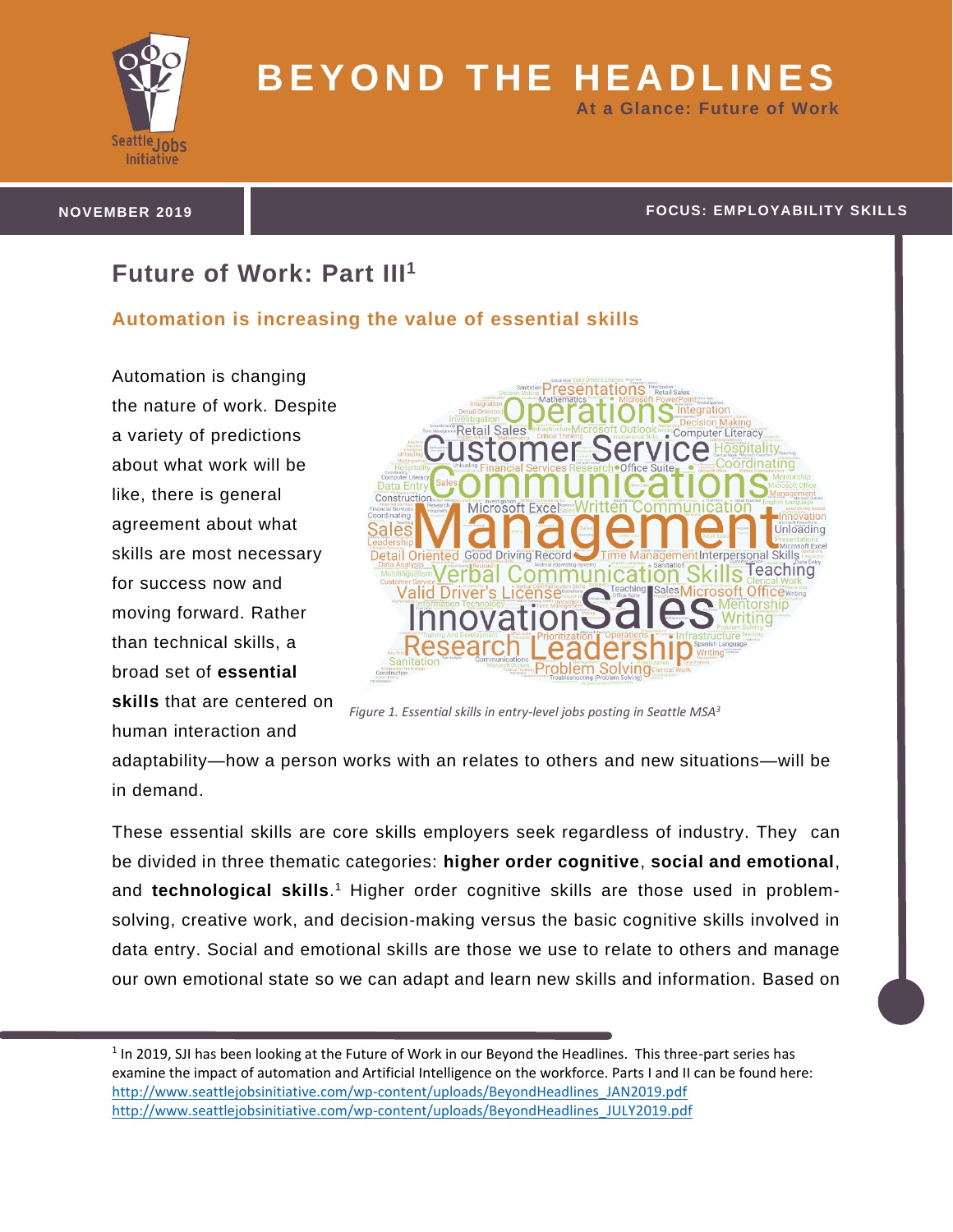job postings in the Seattle MSA, the mix of essential skills varies by skill level, but social and emotional skills are in demand across skill levels (Figure 1 and 2).

These skills are important for two reasons. First, given that many jobs are changing quite rapidly, many technical skills may become obsolete quickly. Being an adaptable life-long learner is increasingly important even for people who do not change careers. Second, automation will increasingly take over routine technical tasks, shifting the balance of workers' time to the things that computers are not yet good at—relating to other human beings and less routine tasks.

The top three essential skills in-demand across industry and skill level are: **communication**, **organization**, and **writing**. 2 In the Seattle metropolitan area, for entrylevel positions that require no prior experience or training, communications is specified as a skill needed in 14% of job postings and the fourth most commonly listed of all skills. $^3$ 



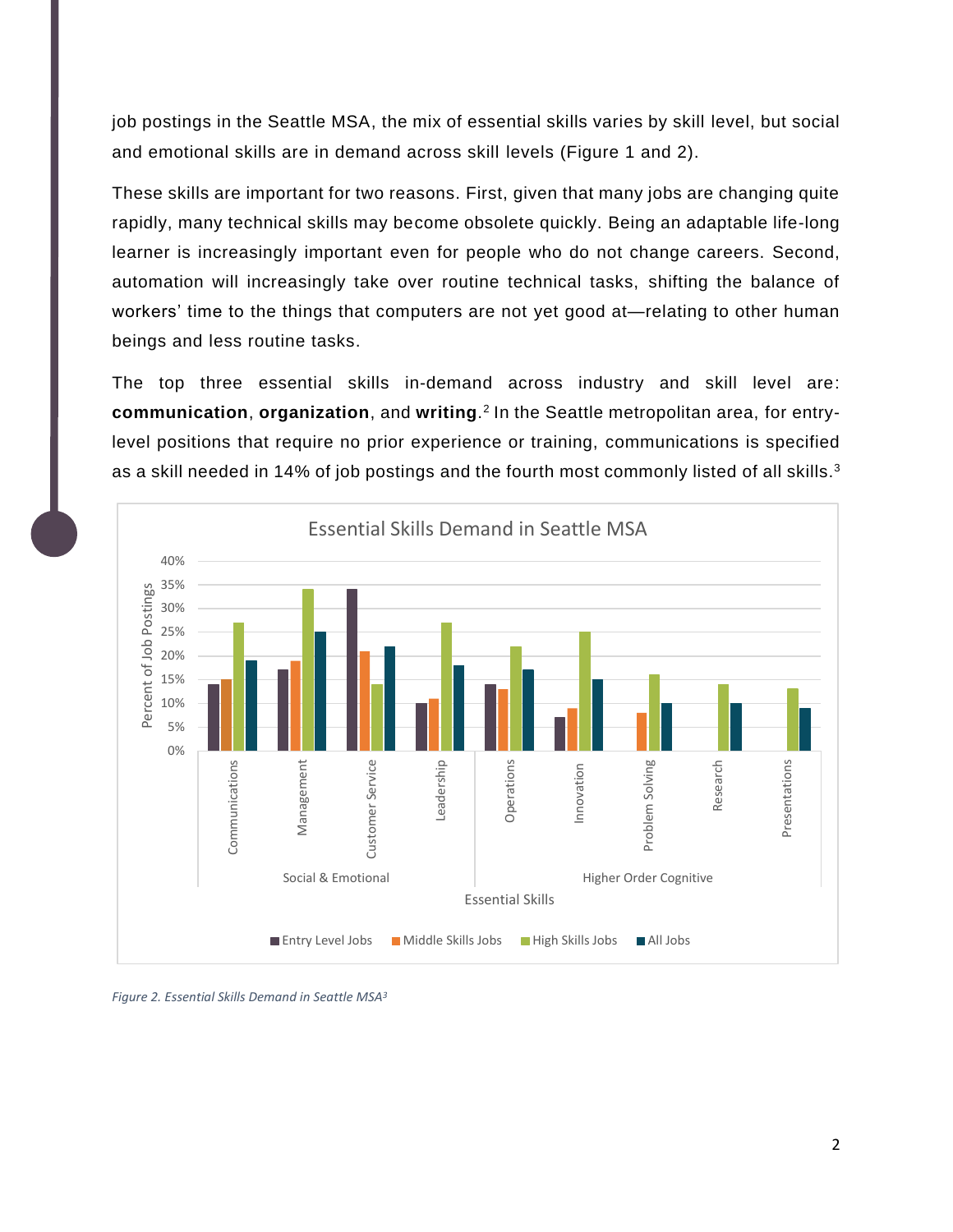#### **Essential Skills & Bias**

Unlike technological skills, many social and emotional skills and higher order cognitive skills are often context-dependent and are culturally coded by race, ethnicity, and age.

Implicit biases shape how skilled managers and instructors perceive people of color, particularly Black people, to be.<sup>4,5</sup> In addition, these skills are often developed secondarily on the job and during formal technical training. In the past, people have gained workplace-specific essential skills in their first, low-stakes job as a teen. However, teen employment has been in long-term decline.<sup>6</sup> Internships are replacing them; however, internships are significantly less accessible to teens and young adults who come from low-income households or do not have connections to workplaces with internships. 7

This creates a vicious cycle in which it is difficult for these individuals to access or succeed in skills training and the workforce.<sup>8</sup> Those who are most marginalized by educational institutions and in the workforce have the fewest opportunities to hone these skills and are least likely to have their skills recognized.<sup>9,10</sup>

### **Assessing Essential Skills**

Many essential skills are not typically evaluated independently. Ironically, there are some AI-driven solutions that purport to assess these skills using algorithms to reduce race and gender bias.<sup>13</sup> However, many of these assessment tools measure proprietary combinations of personality traits, values, and preferences relative to each other (e.g.,., which of these three things is most and least important to you) rather assessing a standard set of skills relative to benchmarks or even relative to other respondents.

Even for programs that do directly measure essential skills, the other hazard remains with AI: the nature and quality of its decision making is dependent on the data used to train it.<sup>14</sup> The programs assess how closely respondents match what has previously been identified as "competent." If the data is drawn from a homogenous group, such middleage white men, the program may fail to account for how race and ethnicity, gender, and age influence how skills are expressed. Using AI is no guarantee that bias is removed. On the contrary, it is highly like to codify years of managers' biases, screening out people of color and other groups underrepresented in the roles, organization, and industry.

As the workforce becomes increasingly diverse, as it shifts from Boomers to Gen-Z, and automation leads to a premium on essential skills, it will become ever more important to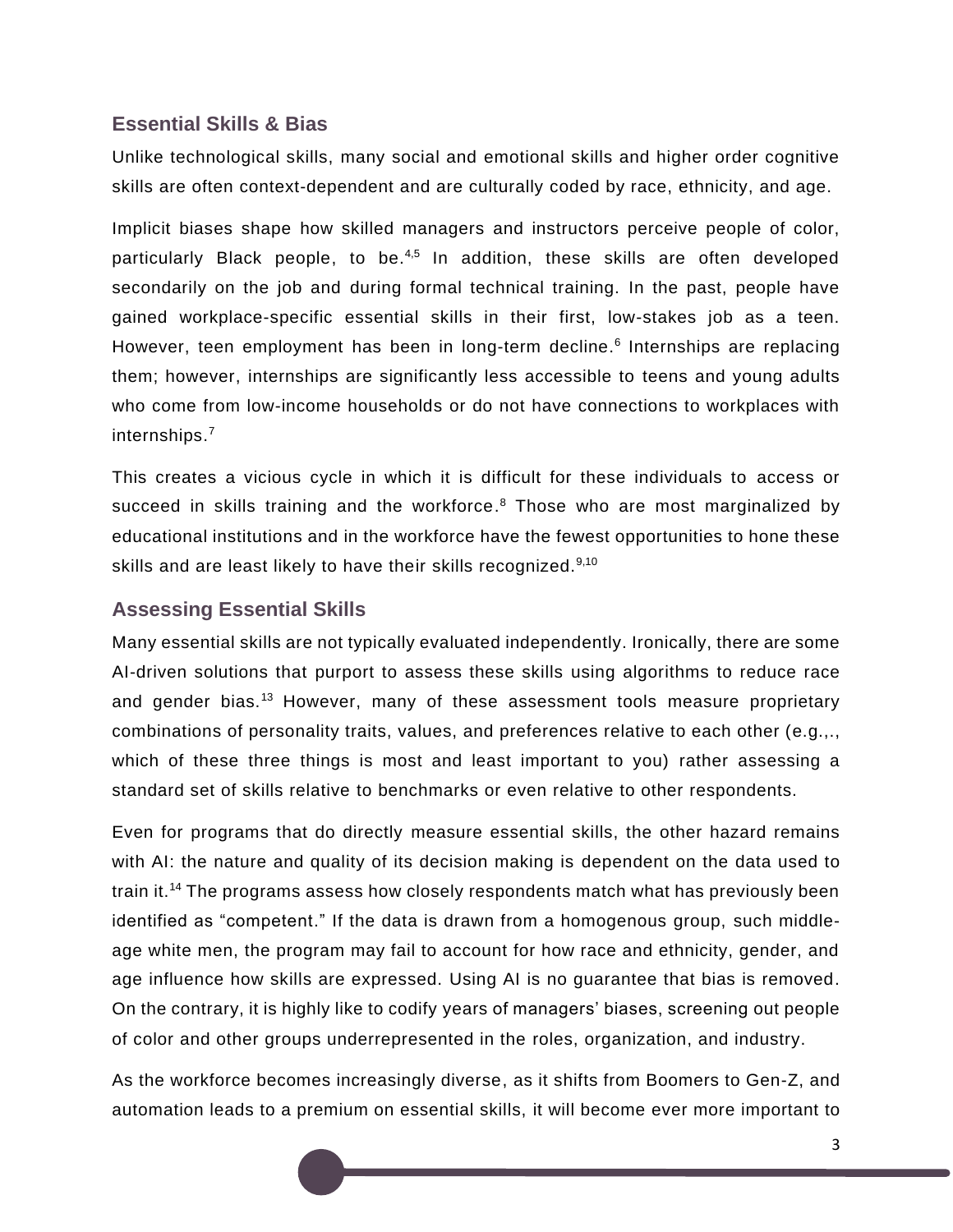expand opportunities to develop those skills and to diversify leadership and minimize the impact of biases about what constitutes "professional " and "skilled."<sup>15</sup>

## **Recommendations for Employers & Policymakers:**

- **Invest in employees' essential skills through diverse learning opportunities.**  Employers indicate they are experiencing critical skills gaps but treat these skills as outside of their control and only acquired by way of life experience or incidentally during technical training or educational experience. However, many of these skills can be learned through explicit education and training, including on the job. Investing in these skills improves organizational/business performance along with employee adaptability.<sup>1,2</sup> One of the strengths of a diverse workforce is the breadth of essential skills. Different life experiences lead to different ways of thinking, which makes for a more creative and adapting teams.
- **Account and compensate for cultural biases in defining and prioritizing essential skills.** As essential skills become more important, so does the discriminatory impact of biases in their assessment. <sup>5</sup> Employers should prioritize diversified leadership and improving all of management's assessment and valuing of these skills. This will involve implicit or anti-bias training but equally important will be developing and implementing organization-specific anti-bias practices and policies. 16
- **Collaborate on opportunities to develop essential skills.** To build an inclusive economy and access currently untapped talent, it is essential for those who are furthest from opportunity and who experience systemic oppression to have opportunities to develop these skills. It requires collaboration of industry, public sector, educational institutions, and nonprofits to create and maintain these baseline opportunities.<sup>1,2,4</sup>